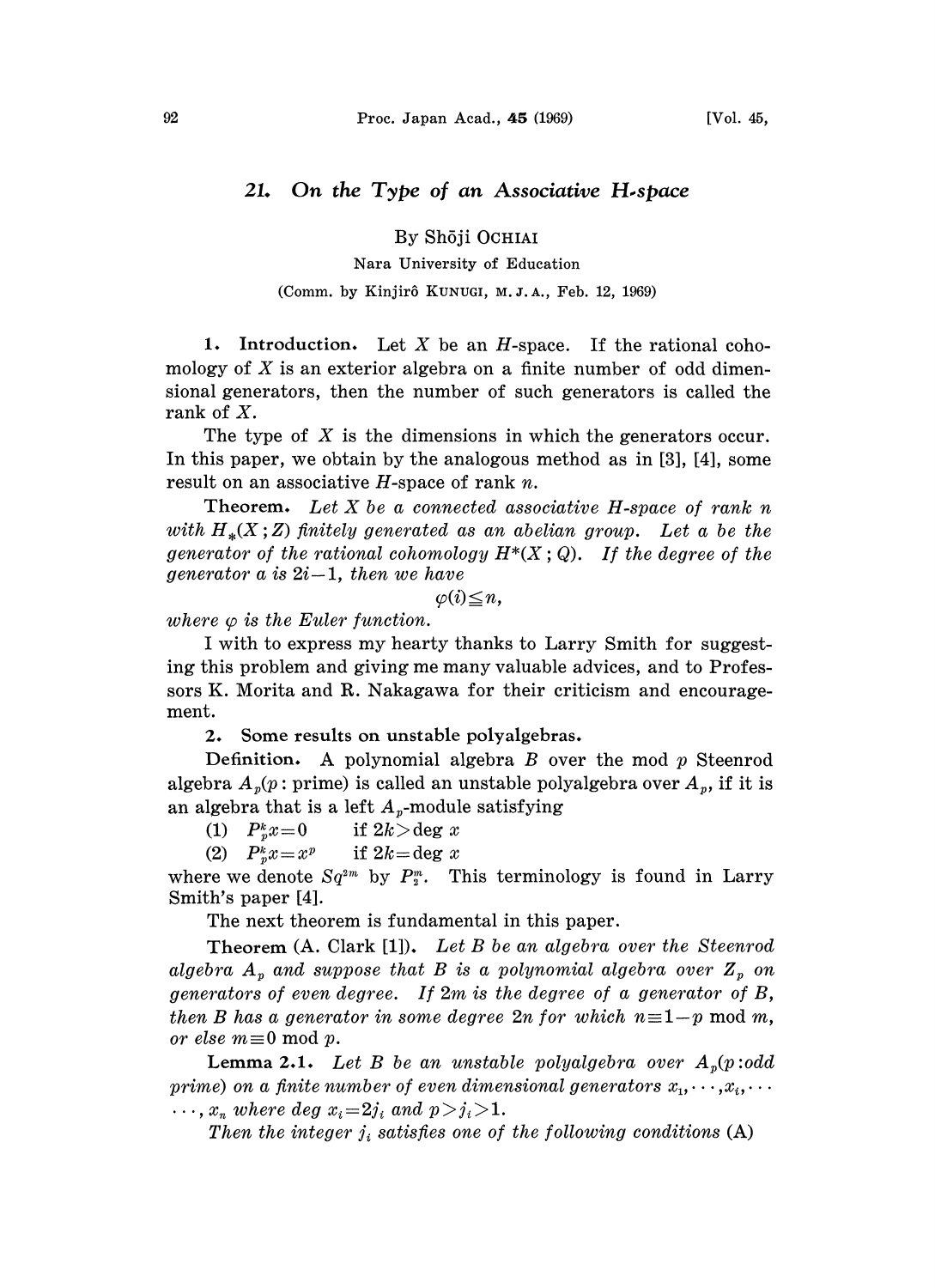$$
j_1 \equiv 1-p \mod j_i
$$
  
\n
$$
j_2 \equiv 1-p \mod j_i
$$
  
\n(A) 
$$
j_i \equiv 1-p \mod j_i
$$
  
\n
$$
j_n \equiv 1-p \mod j_i
$$

**Proof.** Since  $j_i \neq 0$  mod p, it follows from A. Clark's Theorem that one of the conditions is clearly satisfied.

3. Some results from number theory. We need the following classical theorem in number theory.

Theorem (Dirichlet). Every arithmetic series whose initial term and difference are relatively prime contains an infinite number of primes.

Lemma 3.1. Let  $j_1, \dots, j_i, \dots, j_n$  and n be positive integers and let  $\varphi$  be the Euler function.

If  $\varphi(j_i)\geq n+1$ , then there is an integer s satisfying the following conditions.

$$
s = 1 - j_1 \text{ mod } j_i
$$
  
\n
$$
s = 1 - j_2 \text{ mod } j_i
$$
  
\n
$$
\vdots
$$
  
\n
$$
s = 1 - j_n \text{ mod } j_i
$$
  
\n
$$
(s, j_i) = 1
$$

**Proof.** Since  $\varphi(j_i) \geq n+1$ , there are relatively different (mod  $j_i$ ) integers  $s_1, s_2, \cdots, s_{n+1}$ such that

$$
\cdots
$$

$$
(j_i,s_1)\!=\!1\atop (j_i,s_2)\!=\!1\atop \vdots \atop (j_i,s_{n+1})\!=\!1
$$

Let  $1-j_{k_1}, \dots, 1-j_{k_m}, m \leq n$  be the totality of  $1-j_{k_1}, \dots, n$ which are relatively prime to  $j_i$ . Then there exists an  $s_j$  which is not congruent (mod  $j_i$ ) to  $1-j_{k_i}$  for any  $\lambda$  with  $1 \leq \lambda \leq m$ . Such an  $s_j$  is the required integer s. This concludes the proof.

Proposition 3.2. Let  $j_1, j_2, \dots, j_i, \dots, j_n$  be positive integers. If for all sufficiently large primes p, one of the following conditions (A) are satisfied, then  $\varphi(j_i) \leq n$ .

$$
p \equiv 1 - j_1 \mod j_i
$$
  
(A)  $p \equiv 1 - j_2 \mod j_i$   
 $\vdots$   
 $p \equiv 1 - j_n \mod j_i$ 

**Proof.** Suppose  $\varphi(j_i) \geq n+1$ . By Lemma 3.1 there is an integer s such that